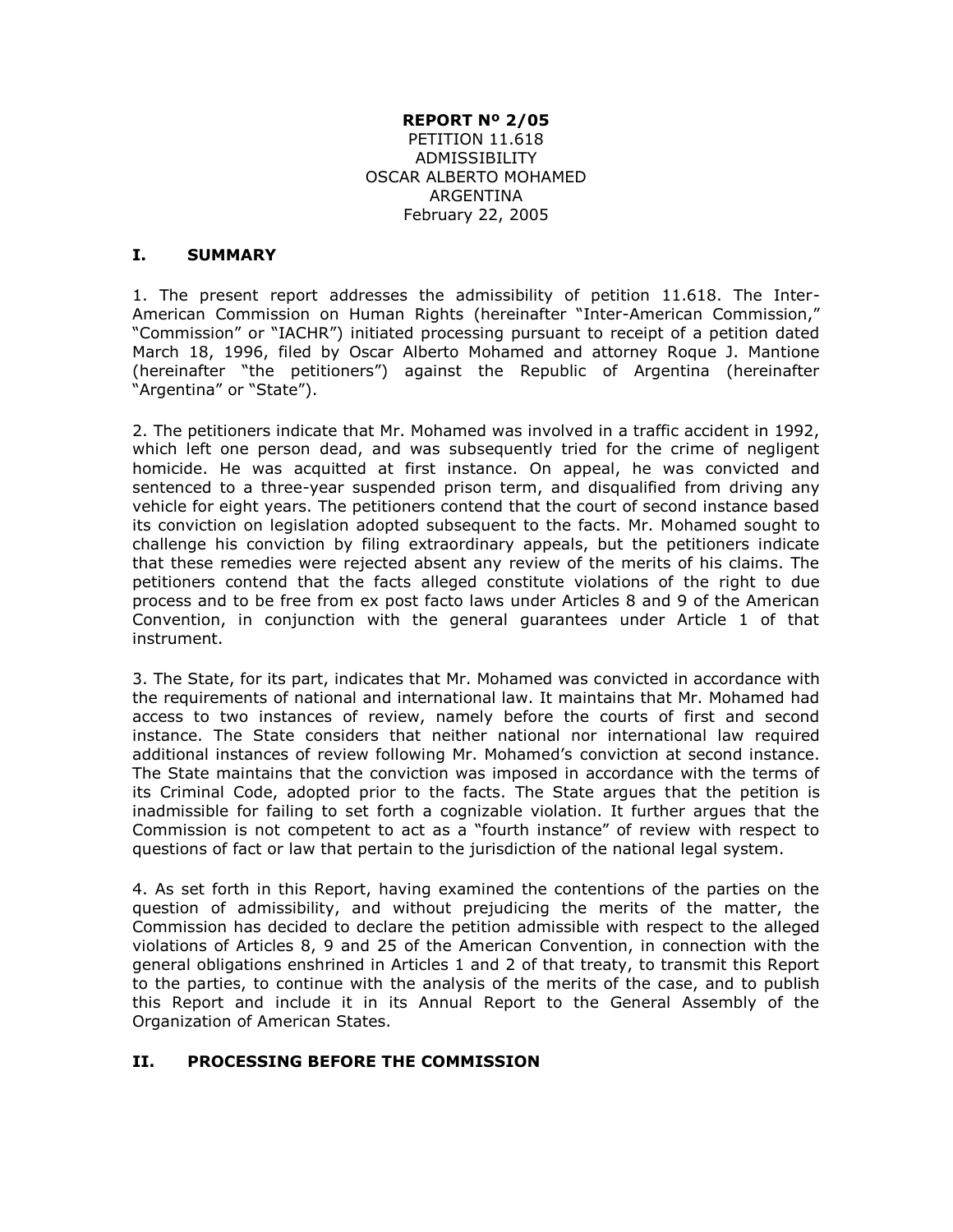5. The Commission acknowledged receipt of the petition, received on April 1, 1996, by note of April 8, 1996. Processing of the petition was initiated on April 29, 1996, the date on which the pertinent parts of the petition were transmitted to the State with the request that all relevant information be presented within 90 days.

6. The petitioners presented a brief communication on June 25, 1996, which was incorporated in the file. The State requested extensions to present its response by notes of July 23, August 20 and September 25, 1996. These requests were granted for 30, 30 and 21 days, respectively. The Government presented its response on October 24, 1996, and the petitioners presented their observations on that response by note of November 25, 1996.

7. By notes of January 15, February 17 and March 31, 1997, the State requested additional time to respond to the petitioners' observations, and was in each instance granted 30 days. The State presented its response on May 15, 1997. The petitioners presented observations on that response on June 27, 1997.

8. By note of August 27, 1998, the State presented additional observations. On November 3, 1998, the petitioners requested an additional 15 days to respond. The request was granted, and the additional observations were received on December 7, 1998.

9. The State presented observations in response on February 17, 1999. The petitioners presented additional observations on April 20, 1999. On July 8, 1999, the State requested an extension in order to file additional observations, and was granted 30 days. The State presented those observations on August 18, 1999. The petitioners submitted a response on October 28, 1999.

10. The Commission received additional observations from the State on January 10, 2000. By note of February 10, 2000, the petitioners requested an additional 30 days to present a response. The request was granted and the response was received on March 22, 2000. On April 11, 2000, the State requested an extension to respond, and on April 28, 2000 presented a brief response. The petitioners presented observations on July 6, 2000. On August 24, 2000, the State requested an extension to respond. By note of August 31, 2000, the State presented a brief response, and by note of October 26, 2000 presented additional observations. Finally, by note of September 10, 2002, the petitioners requested an update on the processing of the petition.

## **III. POSITION OF THE PARTIES**

#### **A. The Petitioners**

11. The petitioners indicate that, on March 16, 1992, Oscar Mohamed, a bus driver in the City of Buenos Aires, was involved in a traffic accident while working on his line. While Mr. Mohamed was driving his bus through an intersection, he struck a pedestrian, who died of her injuries. Mr. Mohamed was subsequently charged and tried for negligent homicide (*homicidio culposo*) under the Criminal Code. The judgment at first instance, issued on August 30, 1994, absolved Mr. Mohamed of criminal responsibility.

12. The prosecution and the private claimant appealed the acquittal before the First Chamber of the Chamber of Appeals for Criminal and Correctional Matters. The defense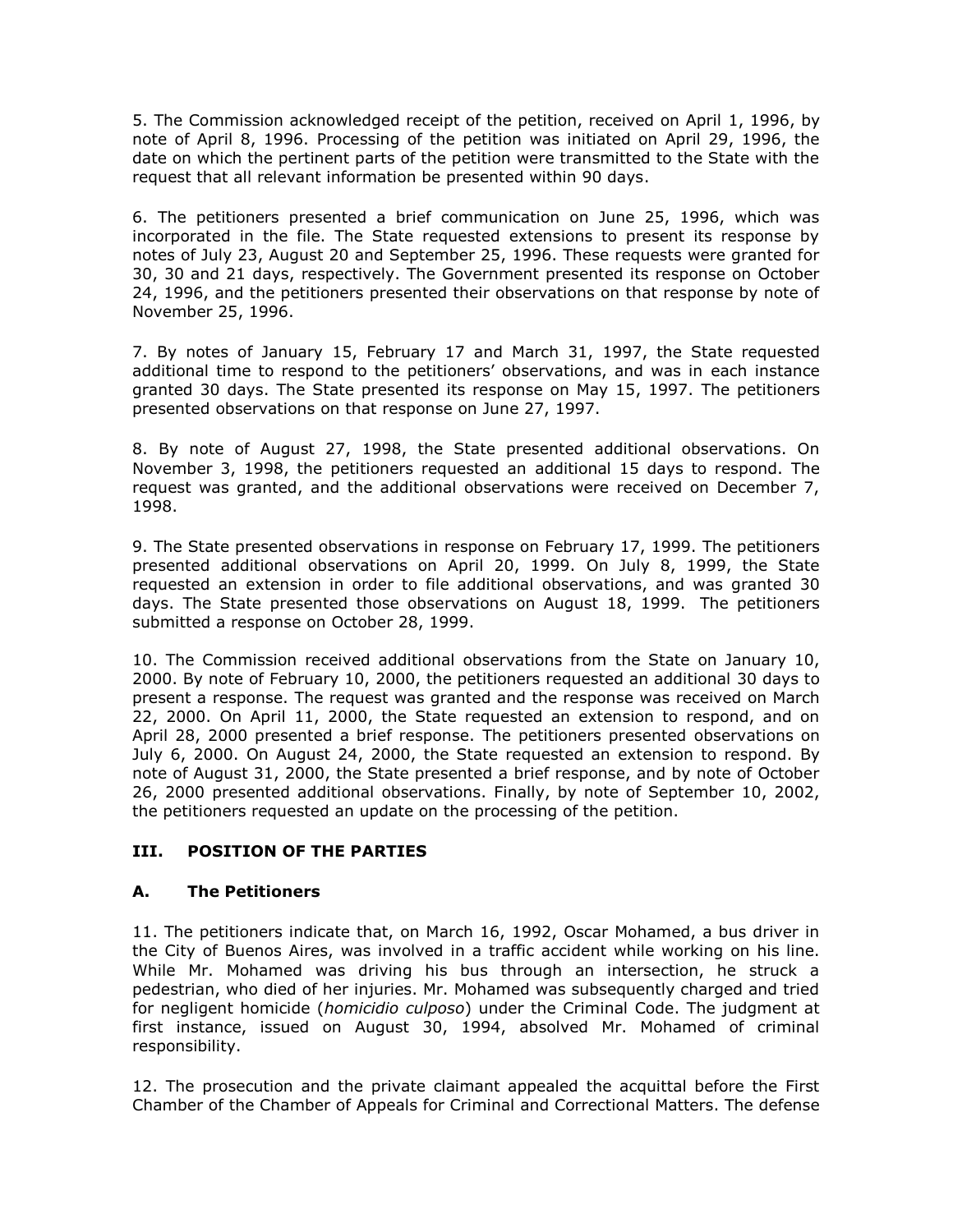appealed only with respect to the allocation of attorneys' fees. In its sentence of February 22, 1995, the First Chamber revoked the sentence at first instance, sentenced Mr. Mohamed to a three-year suspended prison sentence, and disqualified him from driving any vehicle for eight years.

13. The defense filed an extraordinary appeal based on claims that the conviction violated constitutional guarantees. Among the grounds raised was that the transit regulations invoked as the basis for the conviction and sentencing had not been in effect at the time of the traffic accident. In its decision of July 4, 1995, the First Chamber of the Chamber of Appeals indicated that, while the defense had presented what was in effect a technical mistake, the conviction had been based on a principle of objective responsibility that was not subject to dispute; accordingly, the Chamber declined to accept the appeal for review. The defense then presented an extraordinary appeal directly before the Supreme Court of the Nation. In a decision of September 19, 1995, the Supreme Court rejected the appeal as inadmissible.

14. The defense then filed an extraordinary appeal before the Supreme Court seeking revocation of the challenged decision on the basis of the principle of legality and the right to be heard, set forth in the Constitution, the Universal Declaration of Human Rights and the American Convention. That appeal was dismissed via a decision of October 19, 1995, indicating that the challenged decision was not subject to such an appeal. The petitioners note in this regard that the very same composition of the Supreme Court had, in 1992, accepted just such a request for revocation.

15. The petitioners consider that the process carried out against Mr. Mohamed violated Article 9 of the American Convention, which prohibits the imposition of ex post facto laws. They contend that the First Chamber of the Chamber of Appeals based its conviction on violations of three provisions of the transit regulations of 1992. Those regulations were issued on April 27, 1992, subsequent to the traffic accident that took place on March 16, 1992. They consider that the penalization of conduct as illegal at the time of sentencing, when it was not illegal at the time of the facts, constitutes a violation of Article 9 of the American Convention.

16. The petitioners underline that, when the First Chamber of the Court of Appeals rejected their extraordinary appeal, it admitted that it had made a "material error" in referring to the regulations of 1992, which had not been in force at the time of the accident. The Chamber went on, however, to indicate that the penalty imposed had been based principally on an objective duty of care under the Criminal Code. The petitioners maintain that no such crime exists under the national legal order. The petitioners emphasize that Argentine law contains no express norm indicating that a person who violates the "objective duty of care" shall be convicted and penalized, and that the legal system does not permit the application of law by analogy or in the abstract.

17. The petitioners maintain that the Chamber of Appeals applied the Criminal Code not through a general principle, but by establishing violations of the transit regulations of 1992. Article 84 of the Criminal Code provides for a penalty ranging from six months to three years for any person who "through imprudence, negligence or lack of expertise in his or her art or profession, or failure to observe the regulations or duties under his or her responsibility, causes the death of another..." (por imprudencia, negligencia, impericia en su arte o profesión o inobservancia de los reglamentos o los deberes a su cargo, causare a otro la muerte). The petitioners consider that the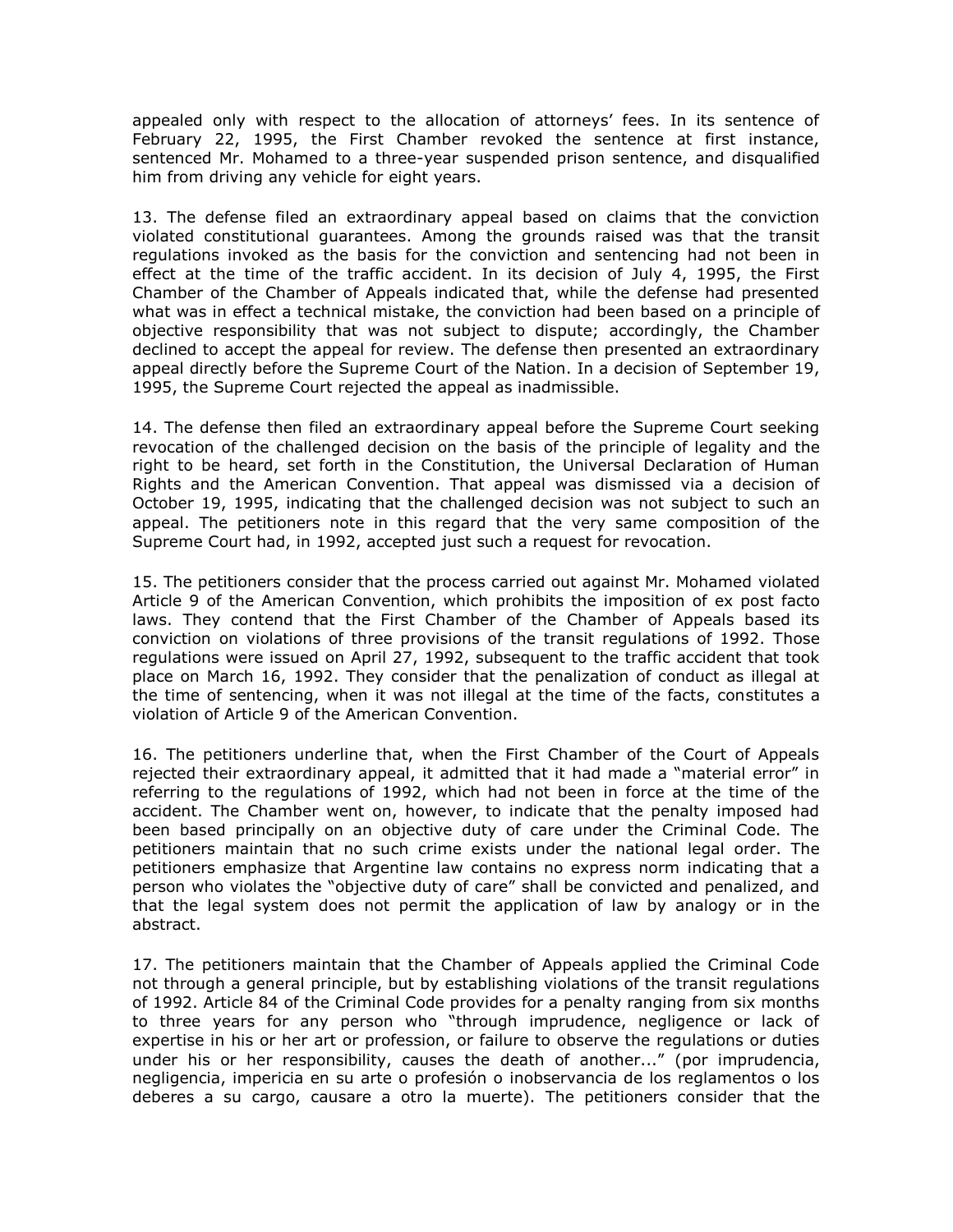decision of the Chamber of Appeals demonstrates that it was based on failure to observe regulations. While the State argues at one point that the terms of the 1992 regulations reflect those of the prior regulations that were in effect at the time of the traffic accident, the petitioners maintain that the properly applicable regulations were not cited in the sentence, and were not in any case equivalent to those adopted subsequent to the accident. The petitioners further note that the general norms referred to by the State, dating back to 1945, did not in fact apply to the facts in question. They maintain that the facts of the accident fall under more specific subsequent norms applicable to intersections with traffic lights.

18. With respect to Article 8, the petitioners indicate that, in principle, the appropriate remedy to question the kind of constitutional violations they presented would have been review by the Supreme Court of the Nation. They maintain that, under the terms of Article 8 of the American Convention, Mr. Mohamed had a right to have his conviction reviewed. They contend that the Supreme Court's rejection of their appeal, absent examination of the merits, violated Mr. Mohamed's right to be heard with due process. They note that the Supreme Court rejected the extraordinary appeal as "insubstantial and lacking transcendence" ("*insustancial o falto de trascendencia*"), when what had been placed before it was a violation of rights under both national and international law. The petitioners note that, when they filed a further remedy seeking to revoke that decision of rejection, the Supreme Court rejected the motion as inapplicable. They indicate that the Supreme Court itself had accepted just such an appeal in another case in 1992. They contend that this further demonstrates that Mr. Mohamed did not enjoy the right to be fairly heard before the Argentine courts.

## **B. The State**

19. The State maintains that there was no ex post facto imposition of liability in the present case, and that the judicial proceedings respected the requirements of due process. The State maintains that the petition is inadmissible for failing to characterize a violation of a right protected under the American Convention.

20. With respect to the right to freedom from *ex post facto* laws, the State affirms that Mr. Mohamed was condemned, not on the basis of transit regulations, but on the basis of the codification of negligent homicide set forth in Article 84 of the Criminal Code. Mr. Mohamed was convicted at second instance on the basis of having failed to observe his responsibilities as a driver, rules of objective care that are a matter of international practice. The State notes that the conduct in question, namely having passed another vehicle at a crossroads, is prohibited precisely to preserve the visibility and control of all drivers. This conduct was prohibited in general under the terms of Article 84 of the Criminal Code, in full effect at the time of the facts.

21. The State notes that, while it was unfortunate that the Chamber of Appeals cited transit regulations that were adopted subsequent to the traffic accident in its sentence, those norms referred both to a generally applicable duty of care, and to principles reflected in the transit regulations that had been in force at the time of the accident. The State refers generally in this regard to the transit regulations adopted in 1945 and revalidated in 1985, setting forth duties on the part of drivers. The State refers to Article 65 of the 1945 regulations, which concern the duty of drivers to maintain control over their vehicles, and to Article 47, which describes pulling forward in an intersection as a grave offense where this would disrupt traffic or place third parties at risk. The State underlines that the error of the Chamber of Appeals in no way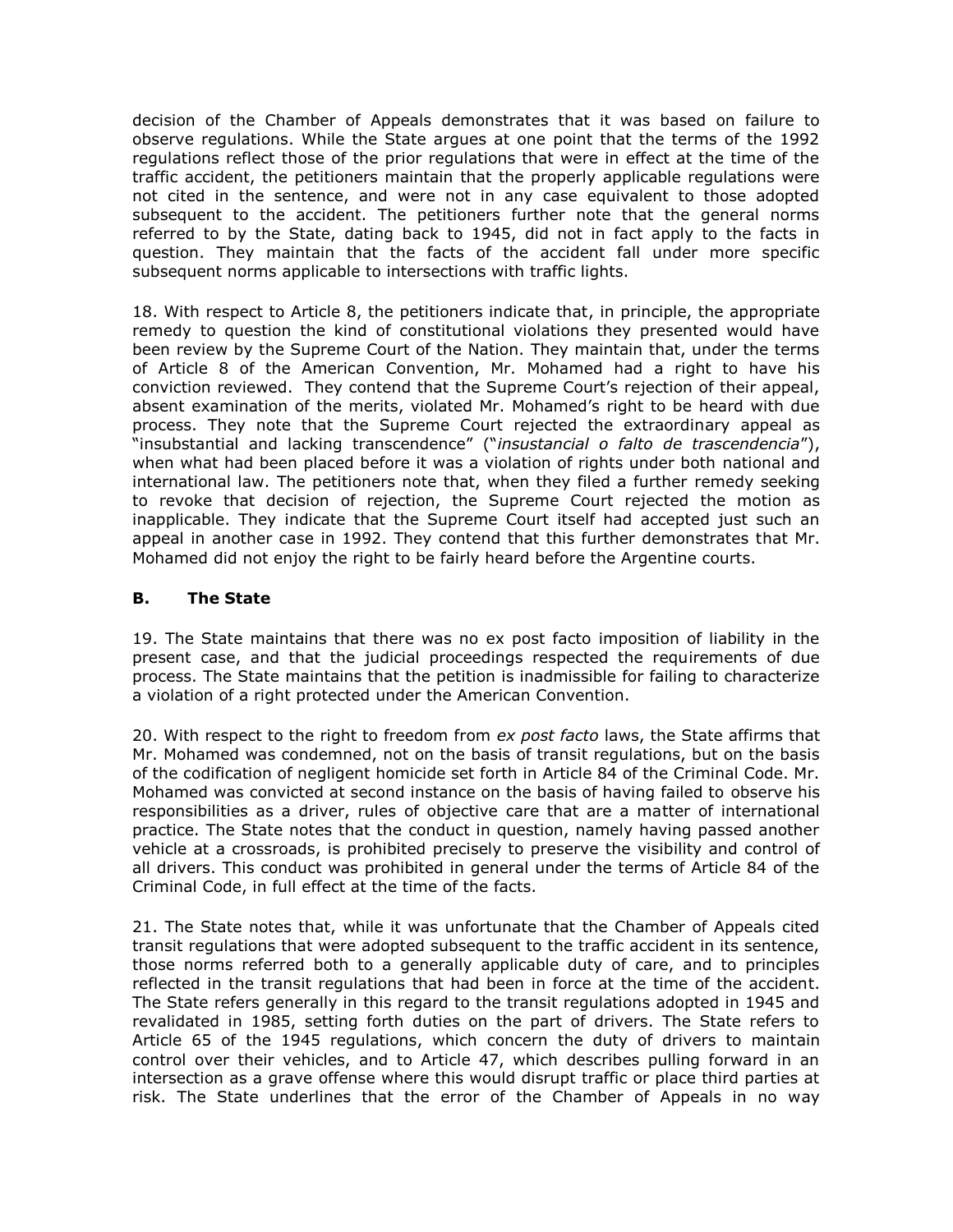alleviated Mr. Mohamed of his responsibilities as a driver, given that both sets of transit regulations prohibited the conduct in question, and that there clearly existed certain general duties of care at the time of the accident.

22. With respect to the right to be heard under Article 8, the State maintains that Mr. Mohamed was prosecuted through two instances in which all guarantees were observed. Accordingly, it considers that the terms of Article 8 were fully respected. The State notes that the extraordinary appeal filed subsequent to Mr. Mohamed's conviction was rejected for failing to present a federal question or an arbitrary sentence. The State cites Article 2 of Protocol 7 to the European Convention in support of its contention that international law does not require a further instance of review in the case of convictions originating at the appellate level.

23. The State maintains that the petition is inadmissible for failing to state claims characterizing the violation of a right protected under the American Convention. Further, the State notes that it corresponds in the first instance to the national courts to interpret and apply national law, and that the Commission is not competent to act as a fourth instance in such matters.

## **IV. ANALYSIS OF ADMISSIBILITY**

#### **A. Competence of the Commission** *ratione personae, ratione materiae, ratione temporis* **and** *ratione loci*

24. In accordance with the terms of Article 44 of the American Convention, the petitioners have standing to present a petition before the Commission. The petition under study identifies as the alleged victim an individual with respect to whom the Argentina State had committed itself to respect and guarantee the rights protected in the American Convention. With respect to the State, the Commission observes that Argentina is a State Party to the American Convention, having duly deposited its instrument of ratification on September 5, 1984. Accordingly, the Commission has the competence *ratione personae* to examine the claims presented.

25. The IACHR has jurisdiction *ratione loci* to consider the petition, because the alleged violation of rights protected in the American Convention occurred within the territory of Argentina, a State party to that treaty. The Inter-American Commission also has jurisdiction *ratione temporis* because the obligation to respect and guarantee the rights protected in the American Convention was already in effect for the State at the time the alleged events took place. Finally, the Commission has jurisdiction *ratione materiae* because the petition complains of violations of human rights protected by the American Convention.

## **B. Other requirements for the admissibility of the petition**

## **1. Exhaustion of domestic remedies**

26. Article 46 of the American Convention specifies that, in order for a case to be admitted, "remedies under domestic law [must] have been pursued and exhausted in accordance with generally recognized principles of international law." In the present case, the parties accept and the record confirms that the full range of applicable domestic remedies was invoked. The State has filed no objection to the effect that additional remedies should have been invoked, or that those presented were invoked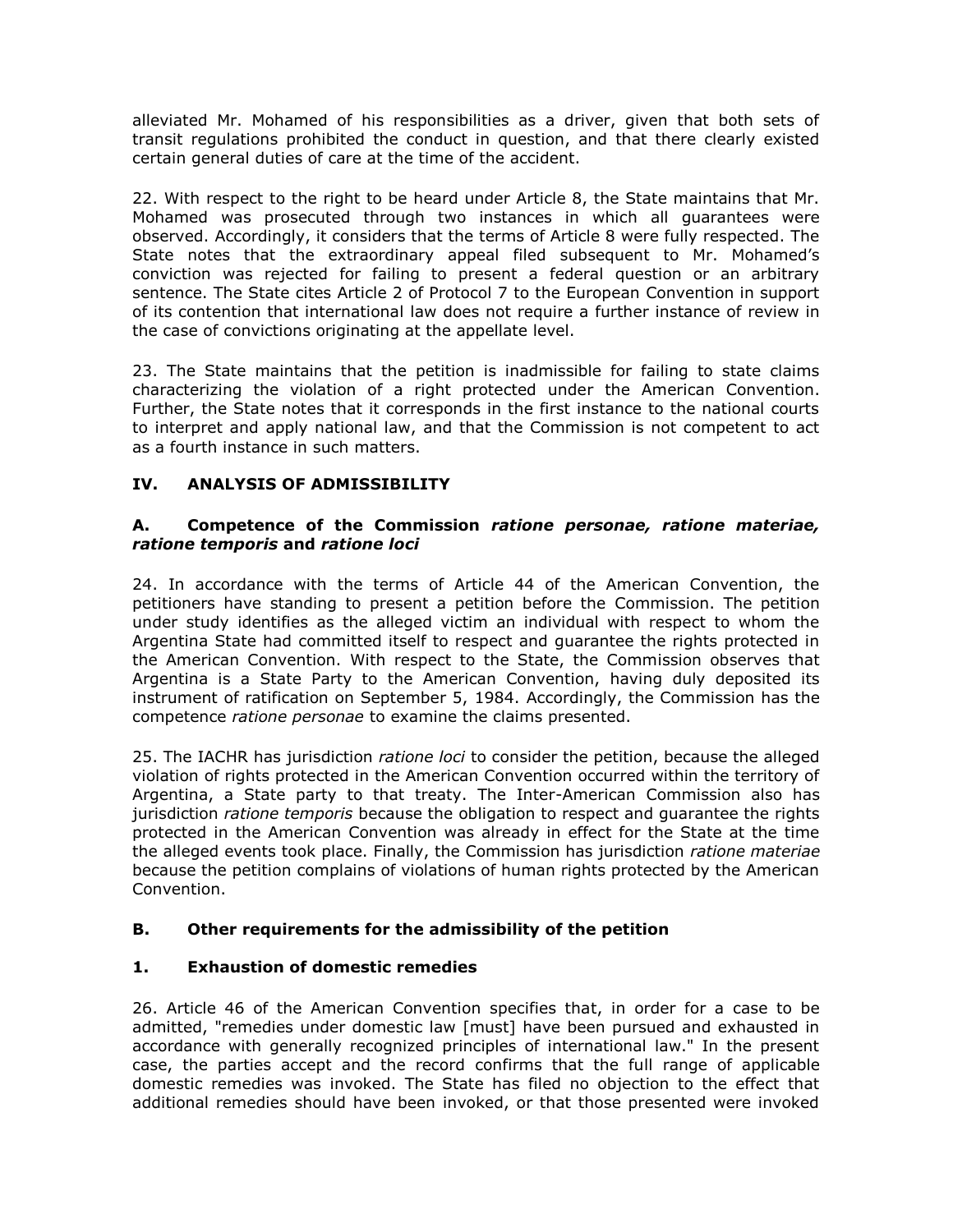improperly. Accordingly, the Commission accepts that the requirements under Article 46 have been met.

## **2. Time period for submission of the petition**

27. In accordance with Article  $46(1)(b)$  of the Convention, a petition must be presented in a timely manner to be admitted, namely, within six months from the date on which the complaining party was notified of the final judgment at the domestic level. In the instant case, the final remedy attempted was the request for revocation dismissed by the Supreme Court by means of a decision dated October 19, 1995. The petitioners indicate that they were notified of this decision on October 24, 1995. In view of the petitioners' contention that the Supreme Court had accepted a request for revocation in another case, a contention the State has not challenged, the presentation of the appeal for revocation appears to have offered at least some possibility of relief. The State, for its part, has raised no challenge with respect to the adequacy of the particular remedy, or compliance with this requirement under Article  $46(1)(b)$ . Accordingly, the Commission considers this requirement to have been met.

## **3. Duplication of proceedings and** *res judicata*

 $28.$  Article  $46(1)(c)$  sets forth that admission of a petition is subject to the requirement that the subject "is not pending in another international proceeding for settlement," and Article 47(d) of the Convention stipulates that the Commission shall not admit a petition which "is substantially the same as one previously studied by" it "or by another international organization." In the present case, the parties have not claimed and the proceedings do not indicate the existence of either of these circumstances of inadmissibility.

# **4. Characterization of the facts alleged**

29. With respect to the admissibility of petitions, the Commission has to determine whether the facts stated in the petition tend to establish a violation of rights set forth in the American Convention, as required under Article 47(b), or whether the petition must be dismissed as "manifestly groundless" or "obviously out of order" under Article 47(c).

30. With respect to the State's contention that the petition should be deemed inadmissible for failing to characterize a violation of a protected right, as the Commission has previously indicated, it is not appropriate at this stage of proceedings to determine whether the American Convention was actually violated. For purposes of admissibility, the IACHR must determine whether the facts as set forth could characterize a possible violation, as stipulated in Article 47 of the Convention. The criterion for assessing this is different from that which must be followed in deciding the merits of a complaint. The Commission must conduct a *prima facie* assessment to determine whether the complaint demonstrates an apparent or potential violation of a right protected by the Convention. This is a summary analysis, which does not imply any prejudgment as to the merits of the dispute. The distinction between the examination required for declaring admissibility and that required for determining a violation is reflected in the IACHR's own rules of procedure, which clearly differentiate these two stages.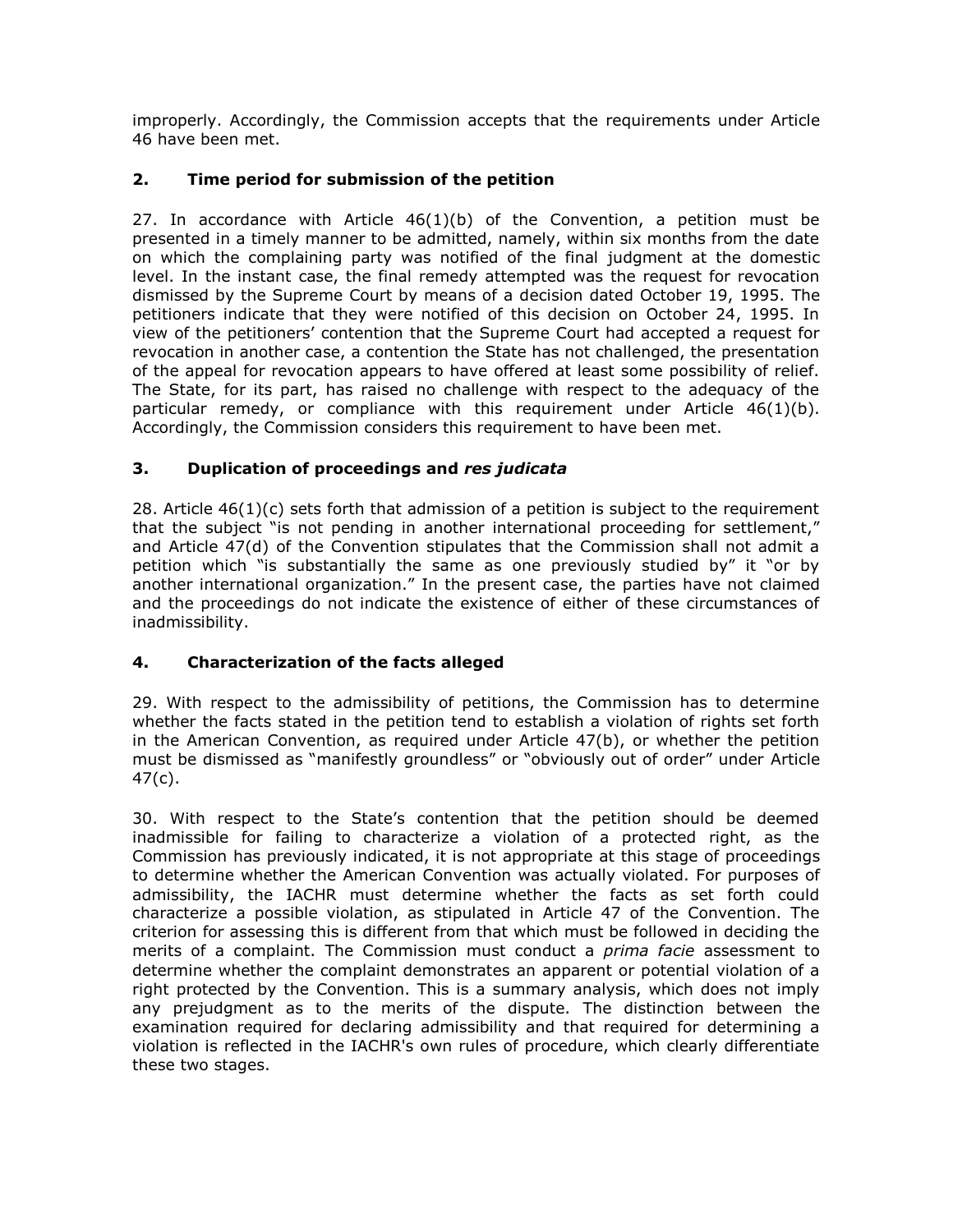31. The proceedings to this point set forth questions of law, insofar as the terms of Article  $8(2)(h)$  are concerned, and questions of fact and law in terms of the claims raised with respect to Article 9. The claims presented are not so manifestly groundless as to preclude their admissibility.

32. With respect to the State's argument that review of this petition would require the Commission to act as a "fourth instance" beyond the sphere of its competence, it is true that the IACHR is "not competent to review judgments handed down by national courts acting within the scope of their jurisdiction and observing due judicial guarantees. $1/2$  More specifically, the Commission "cannot serve as an appellate court to examine alleged errors of internal law or fact that may have been committed by the domestic courts acting within their jurisdiction."<sup>2</sup> However, within its mandate to ensure the observance of the rights set forth in the Convention, the Commission is necessarily "competent to declare a petition admissible and rule on its merits when it portrays a claim that a domestic legal decision constitutes a disregard of the right to a fair trial," or alleges other violations of rights protected there under. $3$  The Commission finds in the present case that the petitioners have stated claims concerning alleged violations of the right to appeal a judgment to a higher court, as well as to freedom from ex post facto laws, which, if consistent with other requirements and shown to be true, could tend to establish the violation of rights protected under Articles 8, 9 and  $1(1)$  of the American Convention.

33. Bearing in mind the claims raised concerning the right to judicial guarantees, protection and review, and the principle of *jura novit curia,* in its decision on the merits the Commission will, to the extent relevant, also examine the potential application of Article 25 of the American Convention, concerning the right to judicial protection, and Article 2, concerning the obligation to give domestic legal effect to the rights set forth therein.

## **V. CONCLUSIONS**

34. The Commission concludes that it is competent to take cognizance of the instant case and that the petition is admissible, pursuant to Articles 46 and 47 of the American Convention. Based on the factual and legal arguments set forth above, and without prejudging the merits of the case,

## **THE INTER-AMERICAN COMMISSION ON HUMAN RIGHTS**

#### **DECIDES:**

1. To declare the present case admissible with respect to the alleged violation of the rights recognized in Articles 8, 9, 25, 1(1) and 2 of the American Convention.

2. To notify the parties of this decision.

3. To continue with the analysis of the merits of the case.

 $\overline{a}$ 

<sup>1</sup> See generally, IACHR, Report Nº 101/00, case 11.630 Arauz et al. (Nicaragua), Oct. 16, 2000, in *Annual Report of the IACHR 2000*, para. 56, citing IACHR, Report Nº 39/96, case 11.673 Marzioni (Argentina), Oct. 15, 1996, in *Annual Report of the IACHR 1996*, paras. 50-51.

<sup>2</sup> IACHR, Report Nº 7/01, case 11.716 Güelfi (Panama), Feb. 23, 2001, in *Annual Report of the IACHR 2000*, para. 20, quoting Marzioni, *supra*, para. 51.